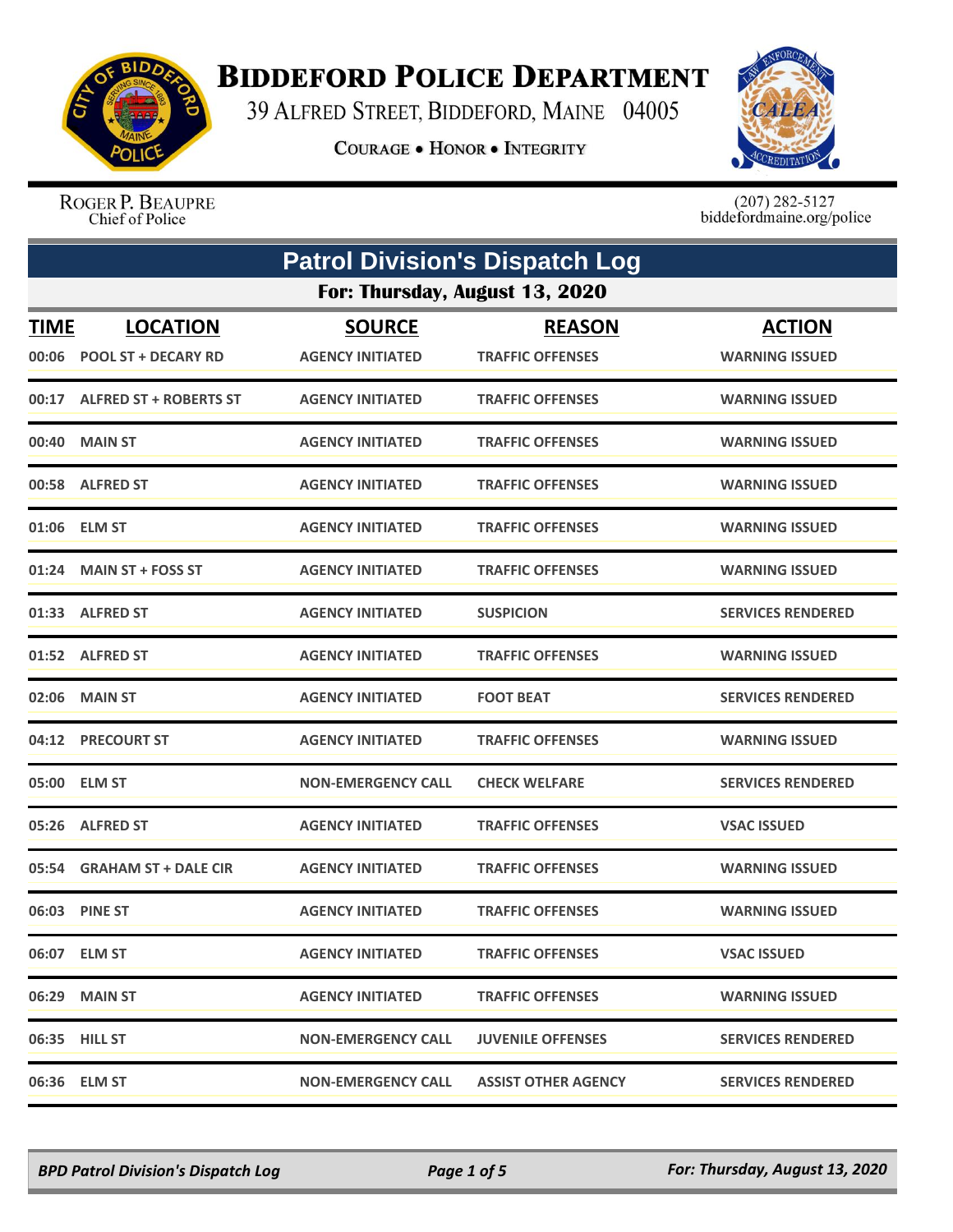| <b>TIME</b> | <b>LOCATION</b><br>07:32 MEETINGHOUSE RD                                                             | <b>SOURCE</b><br><b>NON-EMERGENCY CALL</b> | <b>REASON</b><br><b>MESSAGE DELIVERY</b>                        | <b>ACTION</b><br><b>SERVICES RENDERED</b> |  |  |
|-------------|------------------------------------------------------------------------------------------------------|--------------------------------------------|-----------------------------------------------------------------|-------------------------------------------|--|--|
|             | 07:40 GRANITE ST + HAROLD AVE                                                                        | <b>E-911 CALL</b>                          | <b>SUSPICION</b>                                                | <b>SERVICES RENDERED</b>                  |  |  |
|             | 07:44 ALFRED ST                                                                                      | <b>AGENCY INITIATED</b>                    | <b>TRAFFIC OFFENSES</b>                                         | <b>VSAC ISSUED</b>                        |  |  |
|             | 07:50 MAIN ST                                                                                        |                                            | NON-EMERGENCY CALL PUBLIC URINATION OR DEFECATIO                | <b>CITATION ISSUED</b>                    |  |  |
|             | <b>CHARGE: PUBLIC URINATION OR DEFECATION</b>                                                        |                                            | OFFENDER: RYAN D SPAULDING  AGE: 47  RESIDENT OF: BIDDEFORD, ME |                                           |  |  |
|             | 08:08 SOUTH ST                                                                                       | <b>AGENCY INITIATED</b>                    | <b>TRAFFIC OFFENSES</b>                                         | <b>VSAC ISSUED</b>                        |  |  |
|             | 08:22 SOUTH ST                                                                                       | <b>AGENCY INITIATED</b>                    | <b>TRAFFIC OFFENSES</b>                                         | <b>WARNING ISSUED</b>                     |  |  |
|             | 08:33 SOUTH ST                                                                                       | <b>AGENCY INITIATED</b>                    | <b>TRAFFIC OFFENSES</b>                                         | <b>VSAC ISSUED</b>                        |  |  |
|             | 08:49 CLARKS CT                                                                                      | <b>NON-EMERGENCY CALL</b>                  | <b>CHECK WELFARE</b>                                            | <b>SERVICES RENDERED</b>                  |  |  |
|             | 08:54 SOUTH ST                                                                                       | <b>AGENCY INITIATED</b>                    | <b>TRAFFIC OFFENSES</b>                                         | <b>VSAC ISSUED</b>                        |  |  |
|             | 09:09 SOUTH ST                                                                                       | <b>AGENCY INITIATED</b>                    | <b>TRAFFIC OFFENSES</b>                                         | <b>VSAC ISSUED</b>                        |  |  |
|             | 09:12 GRANITE ST                                                                                     | <b>NON-EMERGENCY CALL</b>                  | <b>CRIMINAL MISCHIEF</b>                                        | <b>REPORT TAKEN</b>                       |  |  |
|             | 09:30 MAIN ST                                                                                        | <b>AGENCY INITIATED</b>                    | <b>TRAFFIC OFFENSES</b>                                         | <b>WARNING ISSUED</b>                     |  |  |
|             | 09:40 MAIN ST                                                                                        | <b>AGENCY INITIATED</b>                    | <b>TRAFFIC OFFENSES</b>                                         | <b>VSAC ISSUED</b>                        |  |  |
|             | 09:55 CUTTS ST                                                                                       | <b>WALK-IN AT STATION</b>                  | <b>PAPERWORK</b>                                                | <b>PAPERWORK SERVED</b>                   |  |  |
|             | 09:59 SOUTH ST                                                                                       | <b>AGENCY INITIATED</b>                    | <b>TRAFFIC OFFENSES</b>                                         | <b>VSAC ISSUED</b>                        |  |  |
|             | 10:01 LINDALE AVE                                                                                    | <b>E-911 CALL</b>                          | <b>FRAUD / SCAM</b>                                             | <b>SERVICES RENDERED</b>                  |  |  |
|             | 10:09 ELM ST                                                                                         | <b>AGENCY INITIATED</b>                    | <b>ANIMAL COMPLAINT</b>                                         | <b>SERVICES RENDERED</b>                  |  |  |
|             | 10:22 ADAMS ST                                                                                       | <b>NON-EMERGENCY CALL</b>                  | <b>WARRANT ARREST</b>                                           | <b>ARREST(S) MADE</b>                     |  |  |
|             | OFFENDER: ROYCE RICHARD GUPTILL  AGE: 34  RESIDENT OF: PORTLAND, ME<br><b>CHARGE: WARRANT ARREST</b> |                                            |                                                                 |                                           |  |  |
|             | 10:26 RIVER RD                                                                                       | <b>AGENCY INITIATED</b>                    | <b>TRAFFIC OFFENSES</b>                                         | <b>VSAC ISSUED</b>                        |  |  |
|             | <b>10:40 RIVER RD</b>                                                                                | <b>AGENCY INITIATED</b>                    | <b>TRAFFIC OFFENSES</b>                                         | <b>VSAC ISSUED</b>                        |  |  |
|             | 10:53 BUZZELL RD                                                                                     | <b>AGENCY INITIATED</b>                    | <b>TRAFFIC OFFENSES</b>                                         | <b>WARNING ISSUED</b>                     |  |  |
|             | 11:03 BUZZELL RD                                                                                     | <b>AGENCY INITIATED</b>                    | <b>TRAFFIC OFFENSES</b>                                         | <b>VSAC ISSUED</b>                        |  |  |
|             | 11:11 CLEAVES ST                                                                                     | <b>WALK-IN AT STATION</b>                  | <b>ASSIST OTHER AGENCY</b>                                      | <b>SERVICES RENDERED</b>                  |  |  |

*BPD Patrol Division's Dispatch Log Page 2 of 5 For: Thursday, August 13, 2020*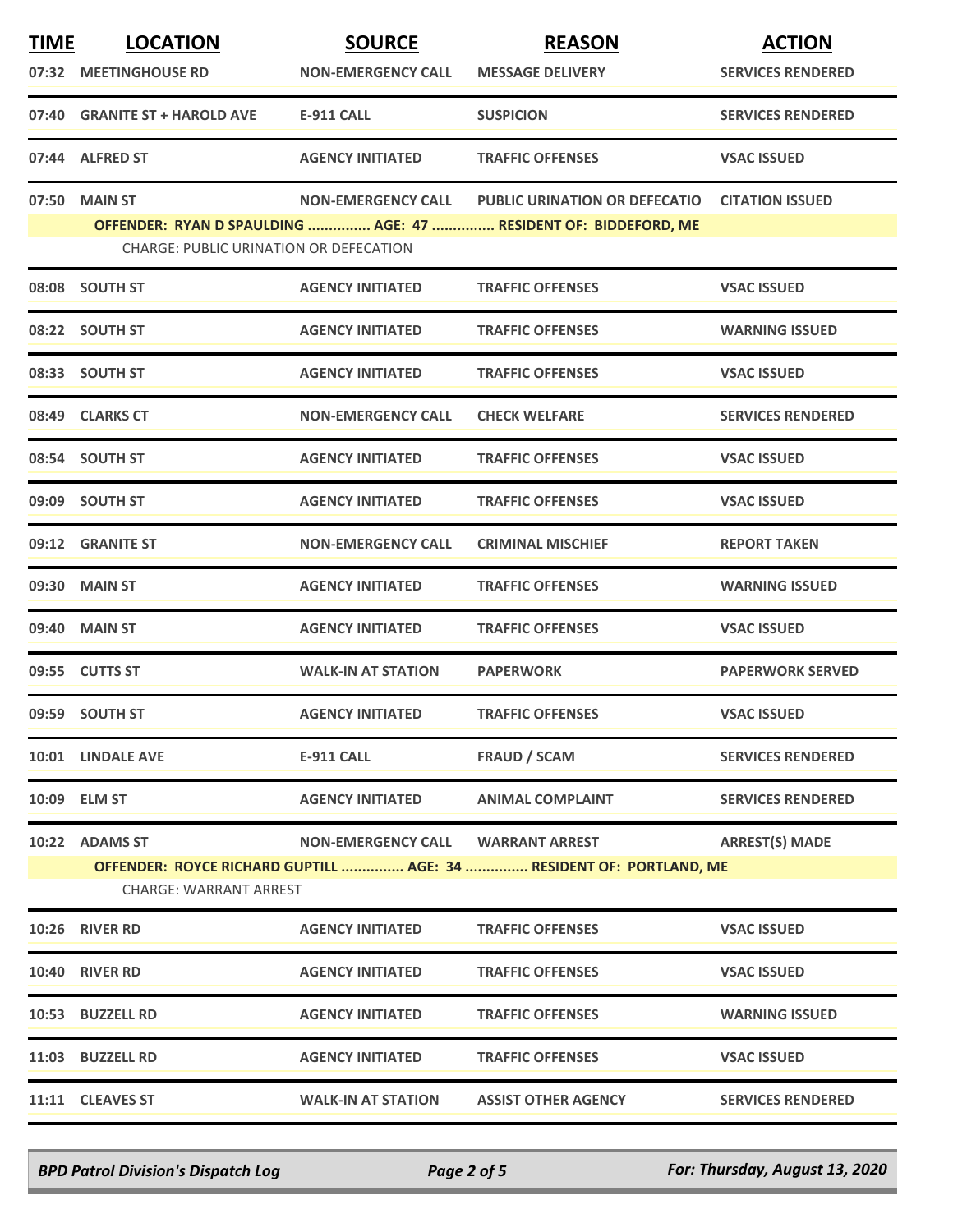| <b>TIME</b> | <b>LOCATION</b>                                                                                                                                                | <b>SOURCE</b>             | <b>REASON</b>              | <b>ACTION</b>                |  |
|-------------|----------------------------------------------------------------------------------------------------------------------------------------------------------------|---------------------------|----------------------------|------------------------------|--|
|             | 11:19 MAIN ST + EMERY ST                                                                                                                                       | <b>AGENCY INITIATED</b>   | <b>TRAFFIC OFFENSES</b>    | <b>WARNING ISSUED</b>        |  |
|             | 11:20 ELM ST                                                                                                                                                   | <b>AGENCY INITIATED</b>   | <b>ANIMAL COMPLAINT</b>    | <b>SERVICES RENDERED</b>     |  |
|             | 11:24 RIVER RD                                                                                                                                                 | <b>AGENCY INITIATED</b>   | <b>TRAFFIC OFFENSES</b>    | <b>VSAC ISSUED</b>           |  |
|             | 11:40 WENTWORTH ST                                                                                                                                             | <b>AGENCY INITIATED</b>   | <b>PAPERWORK</b>           | <b>PAPERWORK NOT SERVED</b>  |  |
|             | 11:50 SOUTH ST                                                                                                                                                 | <b>AGENCY INITIATED</b>   | <b>TRAFFIC OFFENSES</b>    | <b>VSAC ISSUED</b>           |  |
|             | <b>11:53 MAIN ST</b>                                                                                                                                           | <b>NON-EMERGENCY CALL</b> | <b>TRAFFIC OFFENSES</b>    | <b>SERVICES RENDERED</b>     |  |
|             | 12:07 CENTER ST                                                                                                                                                | <b>AGENCY INITIATED</b>   | <b>CAR SEAT DETAIL</b>     | <b>SERVICES RENDERED</b>     |  |
|             | <b>12:25 MAIN ST</b>                                                                                                                                           | <b>E-911 CALL</b>         | <b>CHECK WELFARE</b>       | <b>TRANSPORT TO HOSPITAL</b> |  |
|             | 12:40 POOL ST + SEVIGNY AVE                                                                                                                                    | <b>AGENCY INITIATED</b>   | <b>TRAFFIC OFFENSES</b>    | <b>WARNING ISSUED</b>        |  |
|             | 12:47 BOULDER WAY                                                                                                                                              | <b>NON-EMERGENCY CALL</b> | <b>SHOPLIFTING</b>         | <b>REPORT TAKEN</b>          |  |
|             | 12:48 CLIFFORD ST                                                                                                                                              | <b>NON-EMERGENCY CALL</b> | <b>DOMESTIC COMPLAINTS</b> | <b>REPORT TAKEN</b>          |  |
|             | 12:49 TIBBETTS AVE                                                                                                                                             | <b>AGENCY INITIATED</b>   | <b>ANIMAL COMPLAINT</b>    | <b>NEGATIVE CONTACT</b>      |  |
|             | 12:59 ALFRED ST                                                                                                                                                | <b>WALK-IN AT STATION</b> | <b>PAPERWORK</b>           | <b>SERVICES RENDERED</b>     |  |
|             | 13:06 ALFRED ST                                                                                                                                                | <b>NON-EMERGENCY CALL</b> | <b>CHECK WELFARE</b>       | <b>NEGATIVE CONTACT</b>      |  |
|             | 13:06 SUMMIT ST                                                                                                                                                | <b>AGENCY INITIATED</b>   | <b>ANIMAL COMPLAINT</b>    | <b>NEGATIVE CONTACT</b>      |  |
|             | 13:31 POMERLEAU ST                                                                                                                                             | <b>AGENCY INITIATED</b>   | <b>ANIMAL COMPLAINT</b>    | <b>SERVICES RENDERED</b>     |  |
|             | 14:04 PIKE ST                                                                                                                                                  | E-911 CALL                | <b>SUSPICION</b>           | <b>SERVICES RENDERED</b>     |  |
|             | 14:12 ALFRED ST                                                                                                                                                | <b>NON-EMERGENCY CALL</b> | <b>ASSIST OTHER AGENCY</b> | <b>REPORT TAKEN</b>          |  |
|             | 14:23 WATER ST                                                                                                                                                 | <b>AGENCY INITIATED</b>   | <b>TRAFFIC OFFENSES</b>    | <b>ARREST(S) MADE</b>        |  |
|             | OFFENDER: CHRISTOPHER M OHMEIS  AGE: 31  RESIDENT OF: BIDDEFORD, ME<br>CHARGE: UNLAWFUL POSSESSION OF SCHEDULED DRUG<br>CHARGE: VIOLATING CONDITION OF RELEASE |                           |                            |                              |  |
|             | 14:28 ALFRED ST                                                                                                                                                | <b>NON-EMERGENCY CALL</b> | <b>POLITICAL SIGNS</b>     | <b>REPORT TAKEN</b>          |  |
|             | 14:41 ALFRED ST                                                                                                                                                | <b>NON-EMERGENCY CALL</b> | <b>TRAINING DISPATCH</b>   | <b>NO ACTION REQUIRED</b>    |  |
|             | 14:47 ELM ST                                                                                                                                                   | <b>NON-EMERGENCY CALL</b> | <b>TRESPASSING</b>         | <b>TRANSPORT TO HOSPITAL</b> |  |
|             | <b>15:03 MAIN ST</b>                                                                                                                                           | <b>AGENCY INITIATED</b>   | <b>SUSPICION</b>           | <b>REPORT TAKEN</b>          |  |

*BPD Patrol Division's Dispatch Log Page 3 of 5 For: Thursday, August 13, 2020*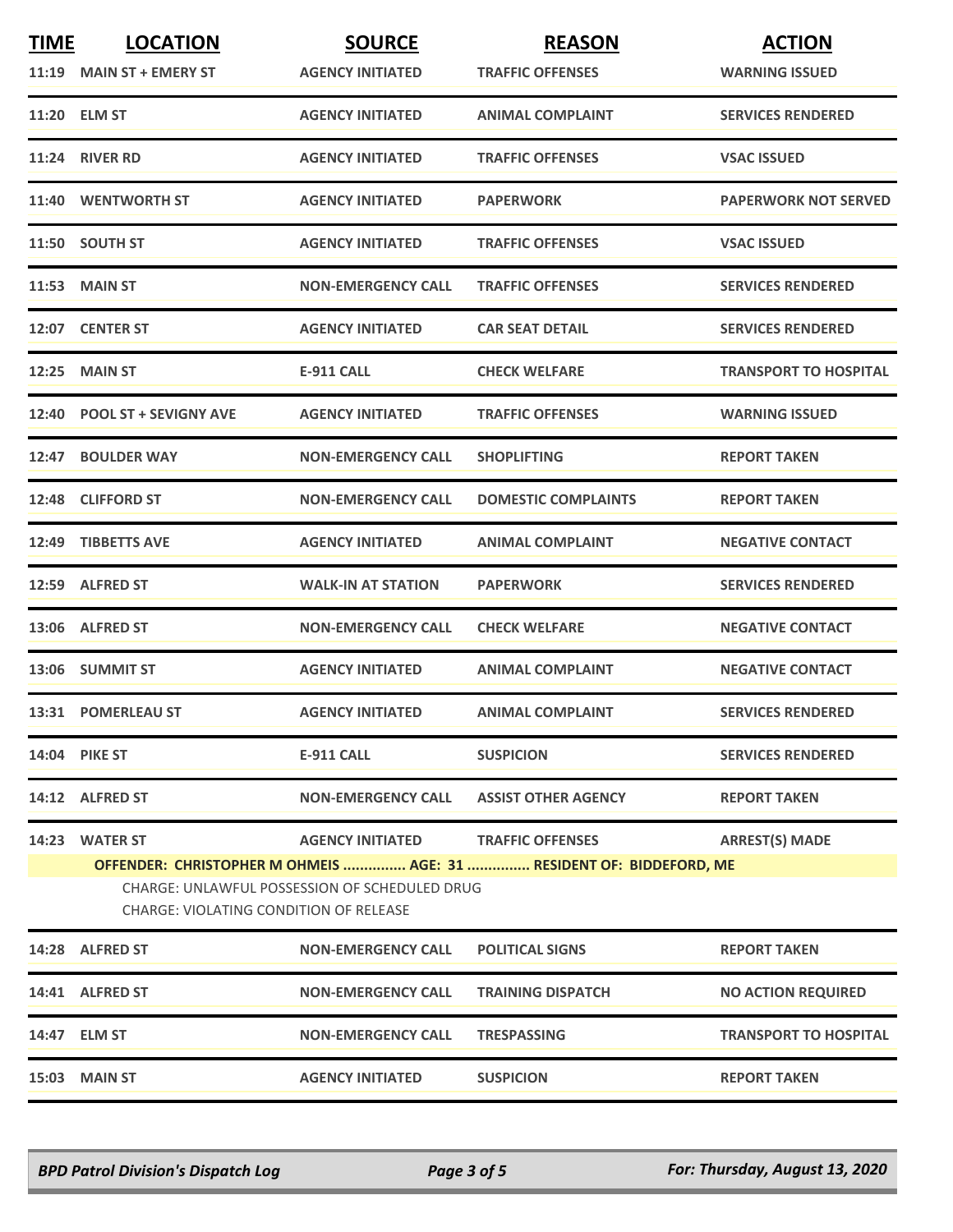| <b>TIME</b> | <b>LOCATION</b>              | <b>SOURCE</b>             | <b>REASON</b>               | <b>ACTION</b>                |
|-------------|------------------------------|---------------------------|-----------------------------|------------------------------|
|             | 15:34 ALFRED ST              | <b>AGENCY INITIATED</b>   | <b>PAPERWORK</b>            | <b>PAPERWORK NOT SERVED</b>  |
|             | 15:34 ALFRED ST              | <b>WALK-IN AT STATION</b> | <b>PAPERWORK</b>            | <b>SERVICES RENDERED</b>     |
|             | 15:38 SOUTH ST               | <b>AGENCY INITIATED</b>   | <b>TRAFFIC OFFENSES</b>     | <b>WARNING ISSUED</b>        |
|             | 15:49 SOKOKIS RD             | <b>NON-EMERGENCY CALL</b> | <b>ANIMAL COMPLAINT</b>     | <b>SERVICES RENDERED</b>     |
|             | 15:54 ELM ST                 | <b>NON-EMERGENCY CALL</b> | <b>ASSIST OTHER AGENCY</b>  | <b>SERVICES RENDERED</b>     |
|             | 16:05 SOUTH ST               | <b>AGENCY INITIATED</b>   | <b>TRAFFIC OFFENSES</b>     | <b>WARNING ISSUED</b>        |
| 16:05       | <b>MARINER WAY</b>           | <b>E-911 CALL</b>         | 911 MISUSE                  | <b>NEGATIVE CONTACT</b>      |
| 16:15       | <b>BOULDER WAY</b>           | <b>NON-EMERGENCY CALL</b> | <b>ANIMAL COMPLAINT</b>     | <b>NO ACTION REQUIRED</b>    |
| 16:17       | <b>SOUTH ST + COUNTRY DR</b> | <b>AGENCY INITIATED</b>   | <b>TRAFFIC OFFENSES</b>     | <b>WARNING ISSUED</b>        |
| 16:22       | <b>MILE STRETCH RD</b>       | <b>NON-EMERGENCY CALL</b> | <b>ANIMAL COMPLAINT</b>     | <b>SERVICES RENDERED</b>     |
|             | <b>16:32 MAIN ST</b>         | <b>NON-EMERGENCY CALL</b> | <b>PARKING COMPLAINT</b>    | <b>PARKING TICKET ISSUED</b> |
| 16:57       | <b>GRANITE ST + WEST ST</b>  | <b>AGENCY INITIATED</b>   | <b>TRAFFIC OFFENSES</b>     | <b>WARNING ISSUED</b>        |
|             | 17:10 ALFRED ST              | <b>NON-EMERGENCY CALL</b> | <b>CRIMINAL MISCHIEF</b>    | <b>SERVICES RENDERED</b>     |
|             | 17:18 POOL ST + DECARY RD    | <b>AGENCY INITIATED</b>   | <b>TRAFFIC OFFENSES</b>     | <b>WARNING ISSUED</b>        |
|             | 17:34 ALFRED ST              | <b>WALK-IN AT STATION</b> | <b>PAPERWORK</b>            | <b>PAPERWORK SERVED</b>      |
|             | 17:37 POOL ST                | <b>AGENCY INITIATED</b>   | <b>MENTAL ILLNESS CASES</b> | <b>SERVICES RENDERED</b>     |
|             | 17:46 ELM ST                 | <b>NON-EMERGENCY CALL</b> | <b>CHECK WELFARE</b>        | <b>SERVICES RENDERED</b>     |
|             | 17:53 ALFRED ST              | <b>NON-EMERGENCY CALL</b> | <b>HARASSMENT</b>           | <b>NO ACTION REQUIRED</b>    |
|             | 17:57 MAY ST + ALFRED ST     | <b>AGENCY INITIATED</b>   | <b>TRAFFIC OFFENSES</b>     | <b>WARNING ISSUED</b>        |
|             | 18:01 ELM ST                 | <b>E-911 CALL</b>         | 911 MISUSE                  | <b>DISPATCH HANDLED</b>      |
|             | 18:02 POOL ST                | <b>AGENCY INITIATED</b>   | <b>TRAFFIC OFFENSES</b>     | <b>WARNING ISSUED</b>        |
|             | <b>18:07 GRANITE ST</b>      | E-911 CALL                | <b>DOMESTIC COMPLAINTS</b>  | <b>REPORT TAKEN</b>          |
|             | 18:11 SOUTH ST + RIVER RD    | <b>AGENCY INITIATED</b>   | <b>TRAFFIC OFFENSES</b>     | <b>WARNING ISSUED</b>        |
|             | 18:28 RIVER RD + SOUTH ST    | <b>AGENCY INITIATED</b>   | <b>TRAFFIC OFFENSES</b>     | <b>WARNING ISSUED</b>        |
|             | 18:32 ALFRED ST              | <b>NON-EMERGENCY CALL</b> | <b>TRESPASSING</b>          | <b>GONE ON ARRIVAL</b>       |

*BPD Patrol Division's Dispatch Log Page 4 of 5 For: Thursday, August 13, 2020*